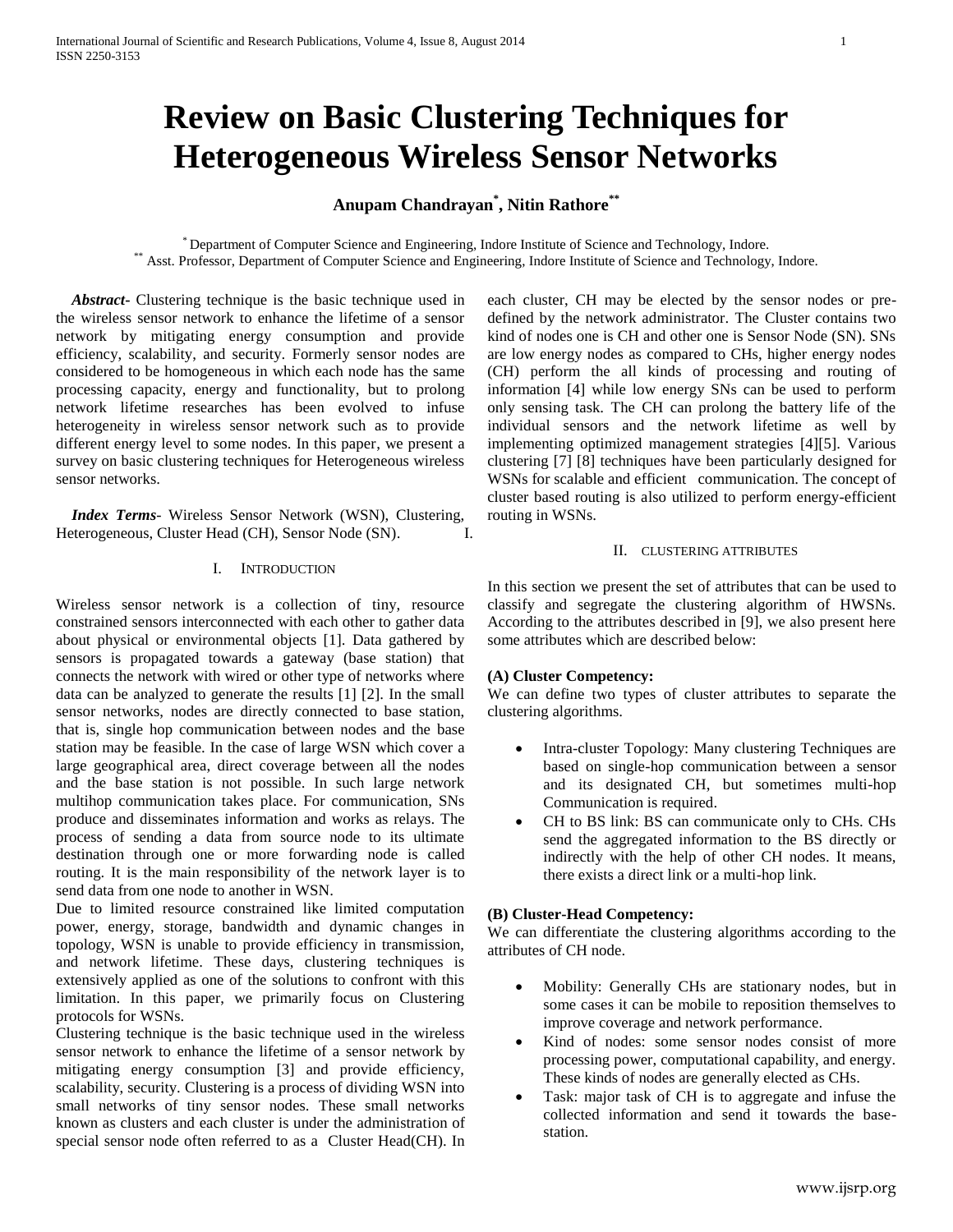# **(C) Selection of CH:**

- Initial Energy: CH selection mechanism starts with the initial energy of the nodes. Every algorithm considers initial energy.
- Residual Energy: After some processing in WSN, CH election should be based on the remaining energy of sensor nodes.
- Average Energy of the Network: The average energy is used as the reference energy for each node. It is the ideal energy that each node should own in the current round to keep the network alive.

### III. CLUSTERING ALGORITHMS FOR HWSNS

Clustering is an efficient mechanism to prolong the WSN lifetime by reducing the energy consumption and improves stability. In HWSNs, clustering algorithm should be energy efficient. We present the clustering algorithms in this paper based on energy efficiency and stability.

# **(A) Stability-based protocols for clustering in HWSNs.**

Stability-based clustering protocols enhance the stability period of WSNs. Stability period is defined as the time interval before the death of the first node. The protocols come in this category are discussed below:

# **(i) Stable Election Protocol:**

Smaragdakis G. et al. [9] Illustrate the effect of heterogeneity on WSNs and also describe the instability of some protocols, in the presence of heterogeneity, once some nodes die. Author describes some issues that occur due to heterogeneity of nodes. Stable election protocol is energy aware and does not require the sharing of energy information, but is based on assigning weighted probabilities of each node to be elected as cluster head according to their respective energy. SEP [9] consist of two kinds of nodes, normal and advanced nodes. It is based on weighted election probabilities of each node to become cluster head according to the remaining energy in each node. This prolongs the stability period, i.e. the time interval before the death of the first node.

#### **(ii) Novel Stable Selection and Reliable Transmission Protocol for Clustered HWSN:** (iii)

In this paper [10] author proposes a model for HWSN(ill) at describes the energy and computational heterogeneity. Author also presents an Energy Dissipation Forecast and Clustering Management (EDFCM) protocol for HWSN. This algorithm will give the prolonged stability period for network and works round by round to balance the energy consumption. In this model, the author proposes three types of nodes that is type\_0, type\_1 and some management nodes. During the cluster formation, the role of management node is to manage both types of node, While the type 1 and type 2 nodes are responsible for sensing tasks and other functions in terms of energy and software.

# **(iii) Base Station Initiated Dynamic Routing Protocol:**

In [11] authors applied a new routing protocol to prolong the network lifetime used the concept of clustering and nodes heterogeneity. During the cluster head election process, nodes which have largest energy level, computation power and processing capabilities will be elected as CHs. CHs function is to aggregate all the information and send it to the base station. Author considers separate inter-cluster and intra-cluster communication to avoid collision and deployment of sensors are uniform. . In this algorithm, how far a CH is from the base station, is defined as the level. Low level means that CH is near to the BS and if the level is high, it means CH is away from BS accordingly. Data flow will be always from higher level to lower level.

# **(iv) Routing Protocol for Balancing Energy Consumption in HWSN:**

In [12] author proposed a residual energy and energy consumption rate (REECR) protocol, but in terms of balancing the energy REECR was not perfect. To overcome this deficiency, they proposed a zone based REECR protocol named as ZREECR. Balancing the energy is a typical task and it causes instability. To overcome this issue authors proposes [13] ZREECR. This protocol divides the network into fixed-size zones, depending upon distance and orientation from the base station.

# **(B) Energy-Efficient Clustering Protocol for HWSNs.**

The concept of cluster based routing is also utilized to perform energy-efficient routing in WSNs. Efficient organization of sensor nodes into clusters is useful in reducing energy consumption in WSNs.

### (i) **(i) Energy Efficient Heterogeneous Clustered Scheme:**

The authors proposed  $[13]$   $[14]$  a novel clustering scheme for HWSN based on the consideration of cluster heads election mechanism in which each node to become cluster head according to weighted election probabilities. It elects the cluster head in a distributed fashion in hierarchal WSN. This algorithm is based on LEACH (Low Energy Adaptive Clustering Hierarchy), the most popular clustering protocol in WSN. In the LEACH algorithm, there is an optimal percentage of nodes that has become a cluster head in each round. This algorithm works on the election processes of the cluster head in the presence of heterogeneity of nodes.

(ii) Distributed Energy-Efficient Clustering Algorithm for **HWSN [DEEC]:** In [15] authors proposed an algorithm works on the concept of distributed multilevel clustering for heterogeneous wireless sensor networks. Cluster heads selection process in this algorithm is based on the probability in which the ratio of the average energy of the network and nodes residual energy will be considered. How long different nodes would be cluster-heads, is decided according to the initial and residual energy. The authors supposed that all the nodes of the WSN contain different amount of energy, which is a source of heterogeneity. DEEC is LEACH based algorithm thus it expands the life time of network by rotating the role of CH among all nodes. At the start of processing nodes should have kept the prior knowledge of total energy and lifetime of the network. Reference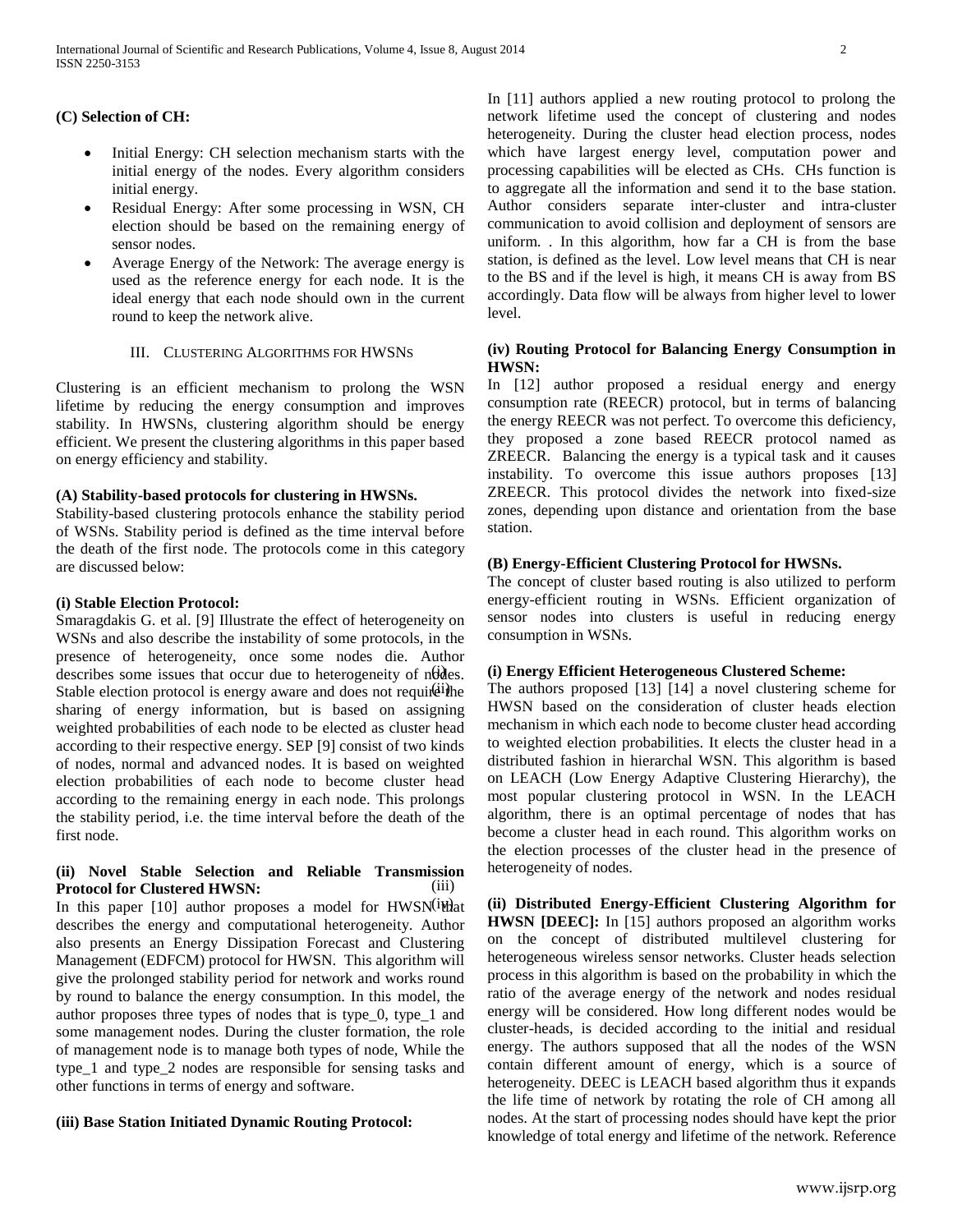International Journal of Scientific and Research Publications, Volume 4, Issue 8, August 2014 3 ISSN 2250-3153

energy is also known as the average energy of the network. Thus, DEEC does not require any global knowledge of energy at every election round.

#### IV. COMPARISON OF VARIOUS EXISTING CLUSTERING **TECHNIQUES**

In aforementioned section, we present various existing clustering algorithms for HWSN based on clustering attributes like clustering competence, cluster head competence, selection of CH. TABLE I reflect the comparison between various clustering techniques for HWSN. Attributes are shown in the table below are the basic parameters, through which all major clustering algorithms are developed.

# **TABLE I**

#### **COMPARISON OF VARIOUS EXISTING CLUSTERING ALGORITHM FOR HWSN.**

| Clustering       | Clustering competence |             | <b>Cluster head Competence</b> |            |              | Selection of CH |          |                |
|------------------|-----------------------|-------------|--------------------------------|------------|--------------|-----------------|----------|----------------|
| Algorithm        | Intra-cluster         | CH to BS    | Mobility                       | Kind<br>of | task         | Initial         | Residual | Average        |
|                  | topology              | Link        |                                | nodes      |              | energy          | energy   | energy         |
| <b>SEP</b>       | single-hop            | Single link | stationary                     | Sensor     | aggregation  | N <sub>o</sub>  | Yes      | No             |
|                  | (Fixed cluster)       | (direct     |                                |            |              |                 |          |                |
|                  |                       | connectivit |                                |            |              |                 |          |                |
|                  |                       | <b>y</b> )  |                                |            |              |                 |          |                |
| <b>EDFCM</b>     | Single hop            | Single-link | stationary                     | Sensor     | aggregation  | No              | Yes      | No             |
| BASE-            | Single hop            | Multi-link  | stationary                     | Resource   | aggregation  | Yes             | No       | No             |
| <b>STATION</b>   |                       |             |                                | rich       |              |                 |          |                |
| <b>INITIATED</b> |                       |             |                                |            |              |                 |          |                |
| <b>ZREECR</b>    | Single hop            | Multi-link  | stationary                     | Sensor     | aggregation  | No              | Yes      | N <sub>o</sub> |
| <b>EEHC</b>      | Single hop            | Single-link | stationary                     | Sensor     | Relay        | No              | Yes      | No             |
| DEEC             | Single hop            | Single-link | Micro-                         | Resource   | Aggregation/ | No              | Yes      | Yes            |
|                  |                       |             | Mobile/Sta                     | rich       | Relay        |                 |          |                |
|                  |                       |             | tionary                        |            |              |                 |          |                |
|                  |                       |             |                                |            |              |                 |          |                |
|                  |                       |             |                                |            |              |                 |          |                |

#### V. CONCLUSION

Clustering is an essential technique to provide stability and decrease consumption of energy. WSN can be heterogeneous also to overcome the deficiency of homogeneous WSN. We classified some crucial protocols according to stability and energy efficiency of network. Finally on the basis of survey work, we conclude that the heterogeneous wireless sensor networks are more suitable for real life applications as compared to the homogeneous counterpart.

#### REFERENCES

- [1] Yick, J.; Mukherjee, B.; Ghosal, D. Wireless Sensor Network Survey. Comput. Netw. 2008, 52, 2292–2330
- [2] Jun Zheng, Abbas Jamalipour "Wireless Sensor Networks: A Networking Perspective", ISBN: 978-0-470-16763-2, Wiley-IEEE Press, September 2009.
- M. Younis, M. Youssef and K. Arisha  $\Box$ "Energyaware management in cluster-based sensor networks", Computer Networks 43 (5), 2003, 649- 668.
- [4] K. Akkaya and M. Younis, " A survey on routing protocols for wireless sensor networks" , Elsevier Journal of Ad Hoc Networks 3 (3), 2005, 325-349.
- [5] M. Younis, M. Youssef and K. Arisha, Energyaware management in cluster-based sensor networks, Computer Networks, 43 (5), 2003, 649- 668.
- [6] Y.T. Hou, Y. Shi and H.D. Sherali, On energy provisioning and relay node placement for wireless sensor networks," IEEE Transactions on Wireless Communications 4 (5), 2005, 2579– 2590.
- [7] K. Dasgupta, K. Kalpakis and P. Namjoshi, " An efficient clustering– based heuristic for data gathering and aggregation in sensor networks, in: Proceedings of the IEEE Wireless Communications and Networking Conference (WCNC, 2003), New Orleans, LA, March 2003.
- [8] A.A. Abbasi and M. Younis, "A survey on clustering algorithms for wireless sensor networks". Computer Communications 30, 2007, 2826– 2841.
- [9] G. Smaragdakis, I. Matta and A. Bestavros. " SEP: A stable election protocol for clustered heterogeneous wireless sensor networks," In: Proc. Of the International Workshop on SANPA 2004, 251-261.
- [10] Z. Haibo, W. Yuanming, H. Yanqi and X. Guangzhong, "A novel stable selection and reliable transmission protocol for clustered heterogeneous wireless sensor networks", Computer Communications.
- [11] S. Varma, N. Nigam and U.S. Tiwary, "Base station initiated dynamic routing protocol for Heterogeneous Wireless Sensor Network using